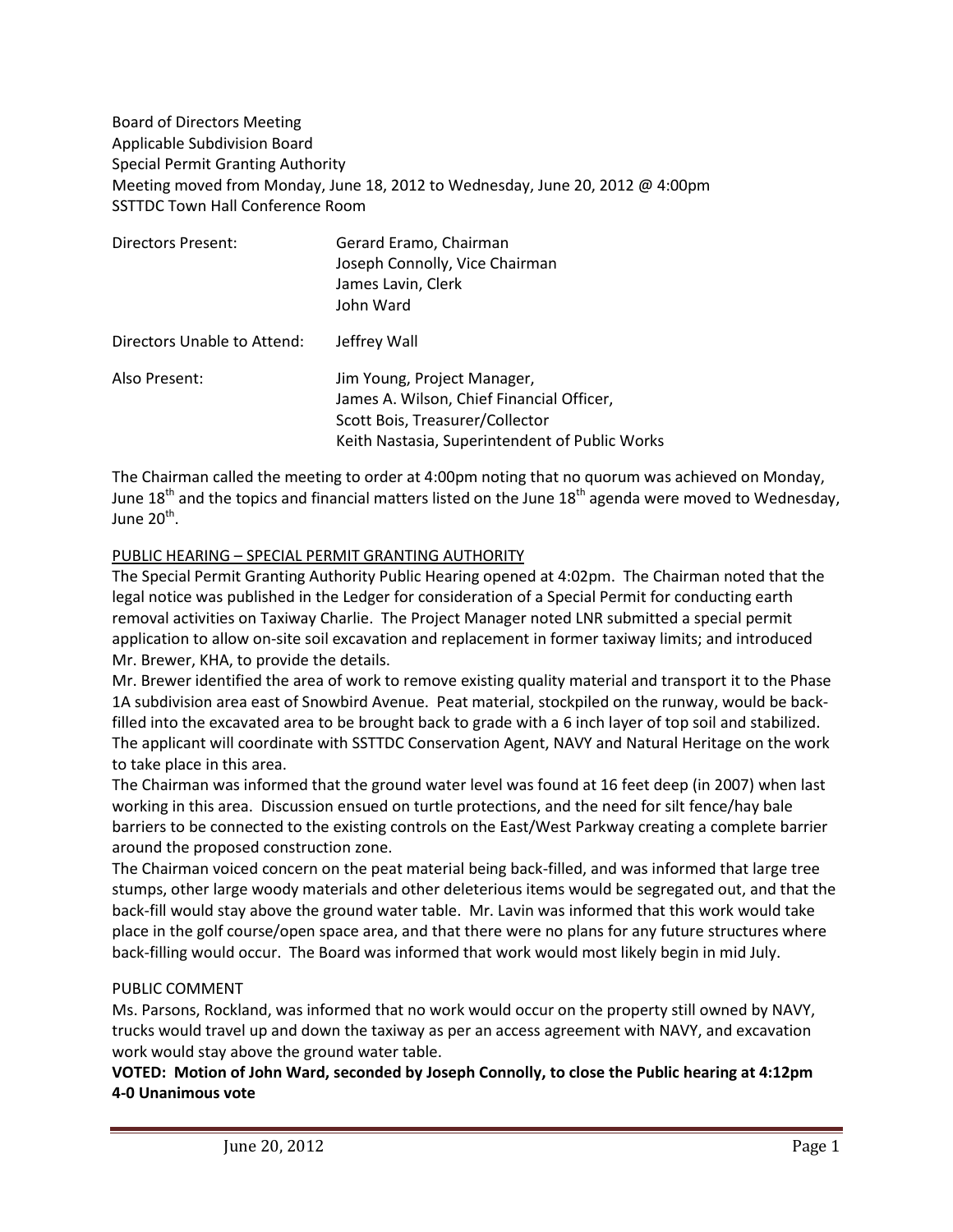### Board Measure 12-033 SPGA

**VOTED: Motion of John Ward, seconded by James Lavin to approve, with conditions the Application for Special Permit submitted by LNR South Shore LLC to conduct earth removal activities on portions of Taxiway C. All conditions of the approval will be as noted in the Board's decision 4-0 Unanimous vote**

### APPLICABLE SUBDIVISION BOARD

The Project Manager noted that LNR submitted a proposal to adjust the boundaries of Parcels R7A, R7B, R7C and R8A, shown on the Phase 1A Definitive Subdivision Plan, to coordinate with the builder's current plans; and that the lot dimensions complied with the frontage requirements in the Zoning and Land Use By-Laws. The end developers, Whitman Homes and Interactive Building Group, were drafting preliminary site plans to match up with the proposed alleyways and future public way, Skye Lane, in preparation for future land sales.

## Board Measure 12-034 ANR

**VOTED: Motion of John Ward, seconded by Joseph Connolly, that approval under the Subdivision Control Law is not required for the boundary adjustments to Parcels R7A, R7B, R7C and R8A as shown on the ANR Plan of Land dated June 5, 2012.**

## **4-0 Unanimous vote**

## FINANCIALS

The CFO reviewed the Series 2010A Infrastructure Development Revenue Bond condition of repayment and terms of indenture, noting two sources of revenue – commitment of real estate taxes (25% to 35%) depending on the type of property, and Special Assessments on the owner of record of FOST 1 & 2 nondeveloped property. Special Assessments did not apply to the land that was transferred on December 15, 2011.

The Directors received the FY13 Annual Assessment Report and Amendment of the Assessment Roll for the Collection of Assessments for FOST 1 & 2 in their packets. Discussion ensued on FY13 estimated funding requirements, pledged revenue from Taxes, balance due from Special Assessments, MUNICAP's calculations on advance reserves necessary to cover debt service, budget adjustments and a certified tax rate. Mr. Wilson noted the Special Assessment was the first of its type in Massachusetts, and that the preliminary Special Assessments were submitted to DOR for ruling. He reviewed the calculation process used by MUNICAP to determine the Special Assessment for each parcel, and indicated that Special Assessments would be revisited again before setting the tax rate.

The Chairman was informed that DOR typically did not allow the raising and appropriating of funds in one fiscal year for a budget item in the following fiscal year (and then to be immediately transferred to a Wells Fargo Trustee account). The CFO was seeking permission from the Chief Counsel of Dept. of Revenue and the Secretary of Administration and Finance to do just that.

Mr. Lavin was informed that a special charge code and accounting ID was created to segregate the funds to be forwarded to Wells Fargo for payment. If DOR did not approve the process then the CFO would go back to his calculations, within fiscal years, to be transferred into the reserve account to make sure payments were made in a timely manner. The Board already approved a reserve account from which to make the payment.

The Board was informed that the Assessors approved the values on June 14<sup>th</sup> and transmitted them to DOR. Mr. Connolly was informed that the CFO was not inclined to short term borrow for cash flow, unless this debt payment could not be met, then a short borrow would be authorized as a fail-safe.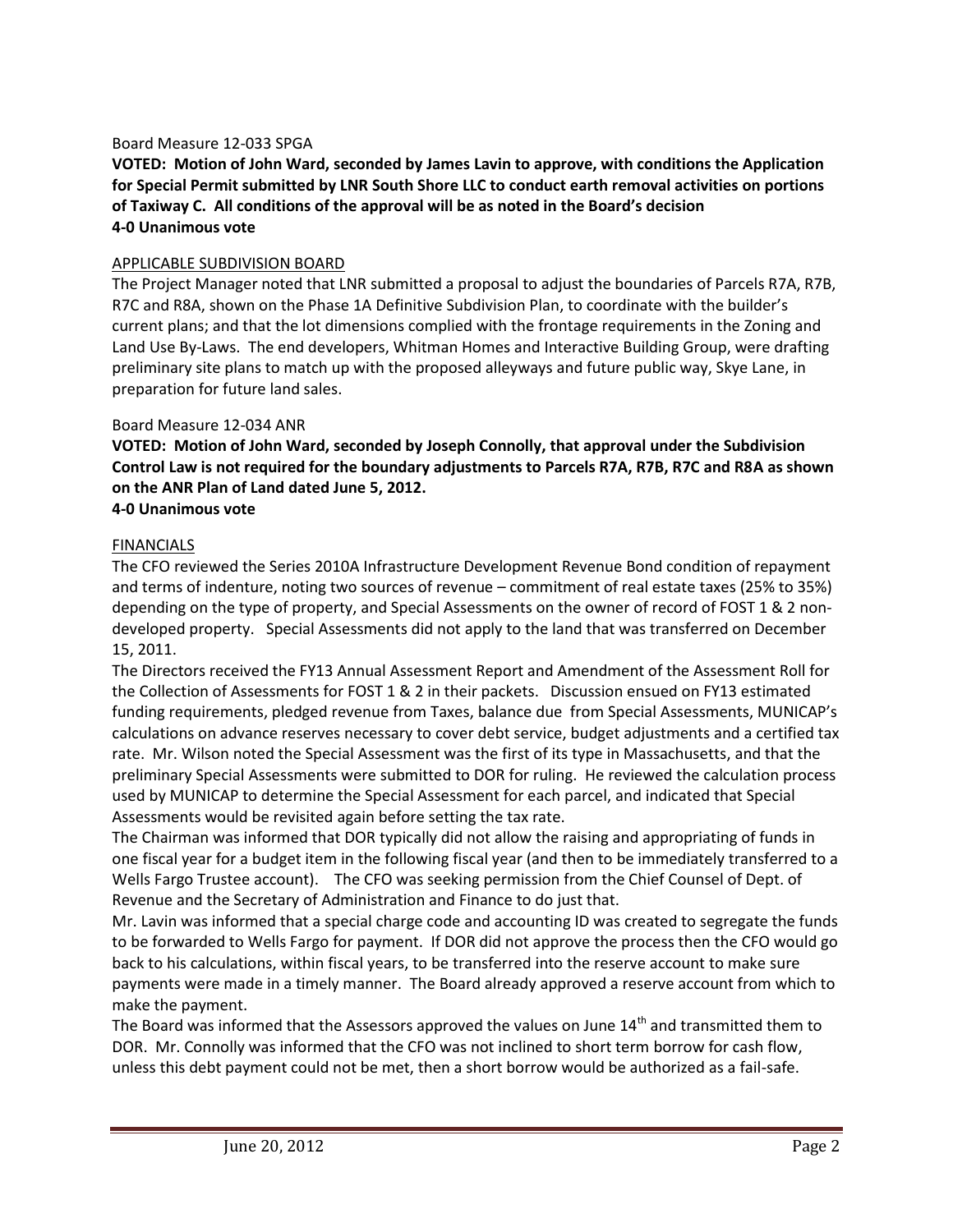## Board Measure 12-035 Special Assessment

**VOTED: Motion of Joseph Connolly, seconded by John Ward, that the Board of Directors approve the FY13 Annual Assessment Report and Amendment of the Assessment Roll for the Collection of Assessments for FOST 1 and 2 as submitted to the Corporation by MUNICAP on June 5, 2012 and in accord with the approved bond authorization of April 27, 2012, Board Measure 10-014 4-0 Unanimous vote**

The Treasurer/Collector reviewed the year end re-appropriations that would bring line items into balance. FY12 Legal Fees, directly related to the transfer of land from the NAVY, exceeded the Budget. Mr. Connolly was informed that legal fees would drop dramatically next year becoming more typical of a Town Solicitor. Mr. Lavin was informed that the service contract with Nutter McClennen & Fish had blended rates for specialized matters such as NAVY negotiations and for environmental/litigation matters; and that the contract with Murphy Hesse Toomey & Lehane for municipal type matters had substantially less rates. FY13 rates for legal services have not yet been set.

## Board Measure 12-036 Legal Fees

**VOTED: Motion of James Lavin, seconded by John Ward that the Board of Directors raise and appropriate the sum of \$110,000 from Free Cash for the purpose of paying FY12 Legal Fees. 4-0 Unanimous vote**

Mr. Bois reviewed the FY12 deficits and the funds to be re-appropriated within the Budget. The Board packets included the General Fund detail showing the surplus items and the line items to be adjusted. Mr. Connolly was informed that snow removal surplus could not be carried over to the next fiscal year.

#### Board Measure 12-037 Budget Adjustments

**VOTED: Motion of John Ward, seconded by Joseph Connolly, that the Board of Directors reappropriates the sum of \$234,067.89 from the following accounts into the designated accounts for purposes of funding departmental line item deficits in the FY12 approved budget. The Accountant with the approval of the Chief Executive Officer is authorized to make adjustments among the several line items in the FY12 authorized budget but in no event is the Accountant authorized to exceed the dollar amount authorized by this measure.**

## **4-0 Unanimous vote**

Mr. Bois reviewed the projected deficits in the Water and Sewer Enterprise Funds, noting a recent \$10K sewer break that occurred where the new system (3 yrs. old) joined the old NAVY system, failure occurred at the junction of PVC to iron pipes. The Board was informed that staff was surprised by the type of break, and that it was immediately repaired. An investigation was underway where original documentation and inspection reports were collected from the Weymouth DPW to begin an analysis. Mr. Lavin was informed that current infrastructure work was monitored by SSTTDC Inspectors. The Chairman was informed that this sewer connection seemed to be the only one of its kind on the Base. Board packets included projected deficit worksheets for water and sewer costs.

#### Board Measure 12-040 Sewer Enterprise Fund

**VOTED: Motion of James Lavin, seconded by Joseph Connolly, that the Board of Directors raise and appropriate the sum of \$18,000 from Free Cash for the purpose of funding the costs associated with the Sewer Enterprise Fund**

**4-0 Unanimous vote**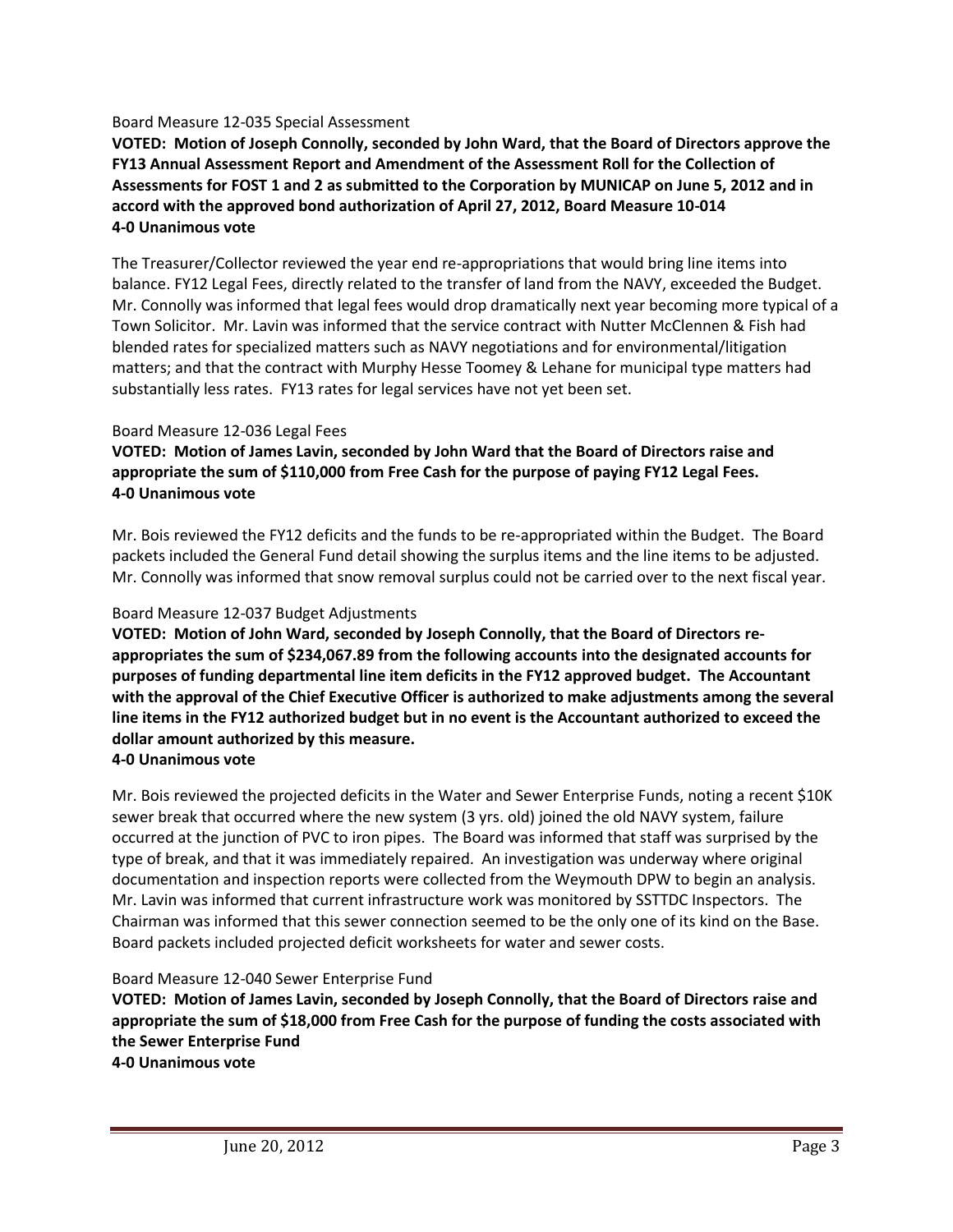Mr. Bois reviewed costs related to an outside consultant for the daily requirement of sampling and testing the public water supply. Mr. Lavin voiced concern that it would be unfair for the residents to pay adjusted water and sewer rates due to repairs that were not their fault; and was informed that the unforeseen sewer repair was covered by Free Cash, and that the Board already approved the FY13 water and sewer rate structure. All agreed that water and sewer rates need to be improved.

## Board Measure 12-041 – Water Enterprise Fund

**VOTED: Motion of James Lavin, seconded by Joseph Connolly, that the Board of directors raise and appropriate the sum of \$45,000 from free Cash for the purpose of funding the costs associated with the Water Enterprise Fund.**

# **4-0 Unanimous vote**

LNR Summer Events

The Superintendent of Public Works reviewed LNR's requests for upcoming events.

## Board Measure 12-038 5K Road Race Wine & Malt License

**VOTED: Motion of John Ward, seconded by Joseph Connolly, as per M.G.L. Chapter 138 and the rules made thereunder, and section 37, sub-section 6 (w) of the Chapter 303 of the Acts of 2008, Robert Lucente, Peak Organic Brewing Company is hereby granted a one day license to sell, store, pour and consume Wine and Malt beverages on Thursday, June 21, 2012 between the hours of 4PM and 9PM at the SouthField Classic 5K Road Race 4-0 Unanimous vote**

Mr. Nastasia noted the Road Race would take place on Shea Drive and Memorial Grove Avenue and recommended approval for one lane partial closure with a police detail to control traffic. Mr. Lavin was informed that 400 runners had signed up for the race.

#### Board Measure 12-039 5K Road Course

**VOTED: Motion of James Lavin, seconded by Joseph Connolly, that the Board of Directors grant permission to LNR Property Corporation and Conventures, Inc. permission to use a portion of the public roadways, Shea Drive and Memorial Grove Avenue, for the SouthField 5K Road Course to begin 6:30PM on Thursday, June 21, 2012. There can be no complete closure of the roadways for public safety concerns.**

## **4-0 Unanimous vote**

The Board was informed of two July events - a South Shore Chamber of Commerce BBQ and a SouthField Art Show and Concert to take place in the linear park on Parkview St.

## Board Measure 12-042 S.S. Chamber BBQ

**VOTED: Motion of John Ward, seconded by Joseph Connolly, as per M.G.L. Chapter 138 and the rules made thereunder, and section 37, sub-section 6 (w) of the Chapter 303 of the Acts of 2008, Peter Forman, d/b/a South Shore Chamber of Commerce is hereby granted a one day license to sell, store, pour and consume Wine and Malt Beverages on Thursday, July 19, 2012 between the hours of 4PM and 9PM at the Chamber of Commerce BBQ, conditioned upon completed application requirements to the satisfaction of the CEO.**

**4-0 Unanimous vote**

## Board Measure 12-043 S.F. Art Show & Concert

**VOTED: Motion of Joseph Connolly, seconded by James Lavin, as per M.G.L. Chapter 138 and the rules made thereunder, and section 37, sub-section 6 (w) of the Chapter 303 of the Acts of 2008, Tricia**